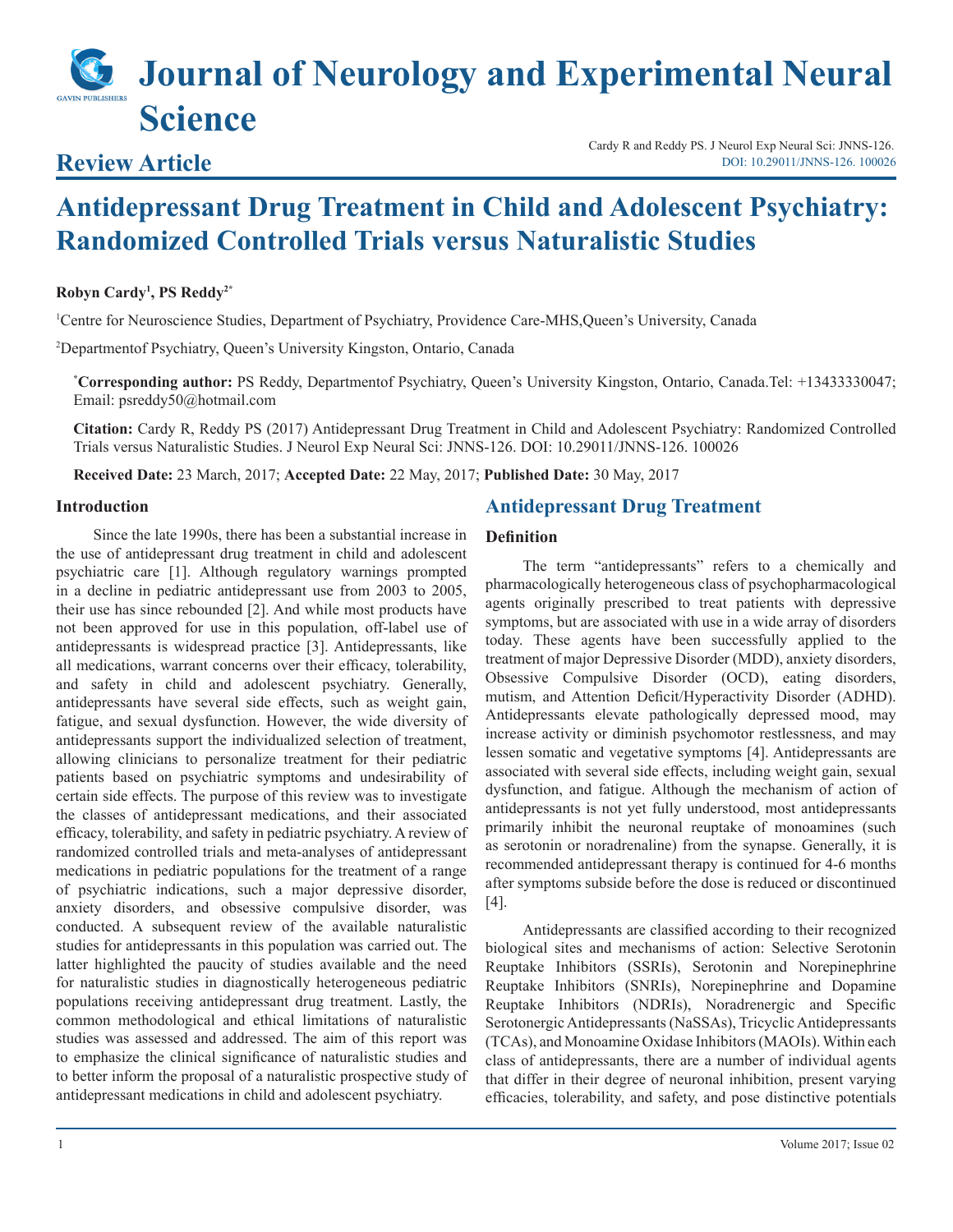for drug interactions. These side effects of antidepressant treatment can adversely impact patients' compliance and have the potential to influence treatment outcome, morbidity and mortality [1]. It is therefore imperative to quickly determine the most effective agent for a given patient; fortunately, the multiplicity of antidepressant agents allows clinicians to better individualize treatment for psychiatric disorders [1].

#### **Classification**

**SSRIs:** This group of drugs, including fluoxetine (Prozac), paroxetine (Paxil), fluvoxamine (Luvox), citalopram (Celexa), escitalopram (Cipralex), and sertraline (Zoloft), is usually the first choice for treatment of anxiety and depression problems [6]. SSRIs are typically well tolerated drugs associated with less serious adverse events; common side effects include headache, loss of appetite, nausea, diarrhea weight loss, dry mouth, sweating, and disturbances of sexual function (Taurines et al., 2014)[4].

**SNRIs:** This class of medications includes venlafaxine (Effexor), duloxetine (Cymbalta), and desvenlafaxine (Pristiq). These drugs are typically used to treat depression, anxiety problems, and chronic pain. Because of its efficacy observed in clinical trials in adults, low side-effect profile and early onset of action, venlafaxine is suggested as medication useful for use in children and adolescents [5].

**NDRIs:** The medication available in this class is bupropion (Wellbutrin, Zyban). Bupropion is often given forenergizing effects, in combination with other antidepressants, in the treatment of depression [4]. It is also used to treat Attention-Deficit/Hyperactivity (ADHD) disorder. Common side effects are iitteriness and insomnia.

**NaSSAs:** The agent available in this class, mirtazapine (Remeron), is the most sedating antidepressant, and is therefore most appropriate for people who have insomnia or who are very anxious [6]. This medication also helps to stimulate appetite. Common side effects are drowsiness and weight gain.

**TCAs:** This older group of agents is the most extensive of all antidepressant types, comprised of amitriptyline (Elavil), maprotiline (Ludiomil), imipramine (Tofranil), desipramine (Norpramin), nortiptyline (Novo-Nortriptyline) and clomipramine (Anafranil). Common side effects include dry mouth, tremors, constipation, sedation, blurred vision difficulty urinating, weight gain and dizziness. Additionally, because TCAs may cause heart rhythm abnormalities, an Electrocardiogram (ECG) is recommended before onset of treatment [6]. Moreover, overdose and intoxication of TCAs is associated with fatal cardiac arrests [4]. Because these medications tend to have more severe side-effects than newer antidepressant classes and they pose an elevated risk of intoxication [7], they are not often a first choice for treatment. However, when other drugs do not provide relief from severe depression, these agents may help.

**MAOIs:** MAOIs, such as phenelzine (Nardil) and tranylcypromine (Parnate), were the first class of antidepressants. Although effective, MAOIs are often avoided because one must follow a special diet to avoid hypertensive crises associated with the consumption of tyramine-containing foods [4], such as aged cheeses and nuts. A newer MAOI, moclobemide (Manerix), can be used without dietary restrictions; however, it may not be as effective as other MAOIs. Common side effects include a change of blood pressure when moving from a sitting to a standing position (orthostatic hypertension), insomnia, swelling and weight gain [6].

## **Randomized Controlled Trials of Antidepressant Drug Treatment in Children and Adolescents**

#### **SSRIs**

In child and adolescent psychiatry, SSRIs have become the primary choice for the pharmacological treatment of anxiety and depressive disorders[4,7,8,9,10]and the use of SSRIs in the clinical treatment has become increasingly common [11,12]. A Canadian Institute of Health Research (CIHR) funded study in Quebec revealed that SSRIs were the most frequently dispensed (58.8%) antidepressant products among adolescents [3]. This trend is in large part due to their comparatively good efficacy and tolerability, giving them a favourable benefit-risk profile for pediatric use [4,13,14]. Several controlled studies have indicated that SSRIs are superior to placebo in child and adolescent psychiatric care. Results from a meta-analysis, which included 18 controlled and 23 open trials, suggested a significant benefit of SSRIs over placebo in the treatment of pediatric depression [15]. In the treatment of anxiety disorders (generalized anxiety, social phobia, and separation anxiety), SSRIs have also been shown to reduce symptoms [16,17].

However, in 2004, the United States Food and Drug Administration (FDA) issued a black box warning for antidepressant treatment in children and adolescents. Consequently, Bridge and colleagues (2007)[13] conducted a meta-analysis assessing the use of antidepressants across the indications of depression, anxiety disorders, and OCD in pediatric populations. The review, which included 27 prospective Randomized Controlled Trials (RCTs),estimated suicide risk associated with SSRIs in the treatment of children and adolescents at less than 1% [13]. A more recent meta-analysis maintained no elevated risk for suicidal thoughts or actions in pediatric antidepressant treatment with fluoxetine, citalopram, sertraline, or paroxetine [18]. Nevertheless, a subsequent review by Sparks and Duncan (2013)[2] posits recent investigations on the safety and efficacy of antidepressants contain significant confounds that discredit their findings, and suggests firstline prescription of antidepressants for the pediatric population is not advisable and further investigations are warranted.

The most studied SSRI agent in the realm of child and adolescent psychiatry RCTs is fluoxetine. In the treatment of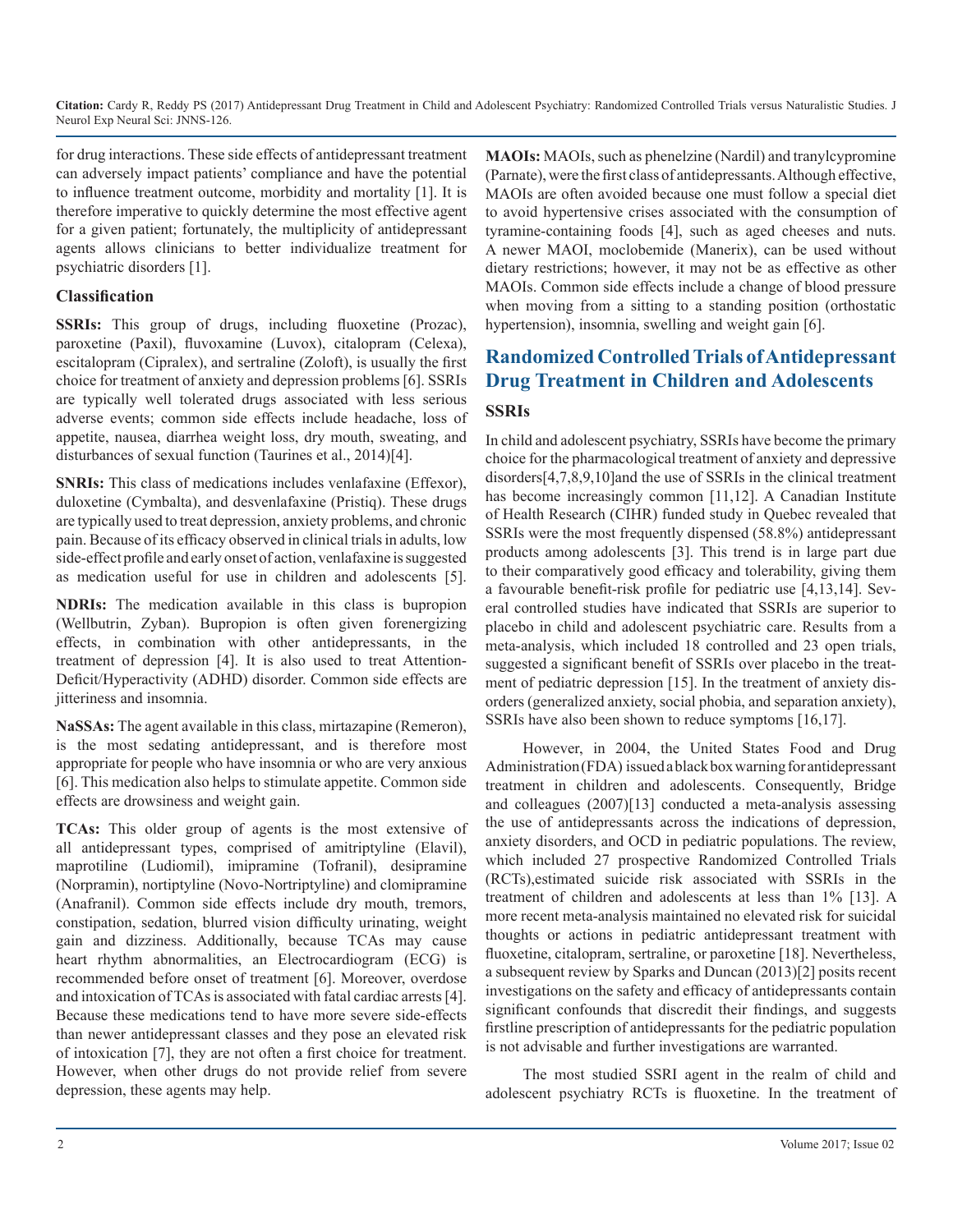depressive disorder, fluoxetine [8,18,19,20,21,22] sertraline [23,24], citalopram [25], escitalopram [26,27], and paroxetine [28] have all demonstrated superiority over placebo for children and adolescents. Although, results have been inconsistent for some agents. Results of a 2006 RCT indicated that for depression, escitalopram was only beneficial in the treatment of adolescent populations, but showed no superiority over placebo when younger children were included in the analysis [29]. In a more recent RCT, Emslie and colleagues (2006)could not replicate the superiority of paroxetine over placebo.

In the treatment of anxiety disorders, fluoxetine [30,31], fluvoxamine [32,33], sertraline [34], paroxetine [35], have all shown greater efficacies than placebo in RCTs. Lastly, in the treatment of pediatric OCD, fluoxetine [36,], fluvoxamine [37], sertraline [38,39], and paroxetine [40] have demonstrated efficacy and superiority to placebo.

#### **SNRIs**

Extended-release venlafaxine [41], duloxetine [42,43], and desvenlafaxine [44] have been proved effective in children and adolescents with depression, although these results have not been consistent. In a separate study, Emslie and colleagues determined that venlafaxine may be effective in depressed adolescents, but not in younger children [45]. Authors did note that those taking venlafaxine were more frequently troubled by suicidal and hostile thoughts, and emphasized that the safety and efficacy of venlafaxine in pediatric patients has not been adequately established. In a subsequent RCT by Emslie and colleagues, results were inconclusive, as neither the investigational drug (duloxetine) nor the active control (fluoxetine) significantly differed from placebo [46]. Similarly, in a placebo-controlled study of 40 children and adolescents with depression, the combination of venlafaxine and psychotherapy was no more effective than treatment with placebo and psychotherapy [47].

For the treatment of childhood and adolescent anxiety disorders, extended-release venlafaxine [48,49] and duloxetine [50] have been shown more efficacious compared to placebo in RCTs. Data on SNRIs for the treatment of child and adolescent ADHD is scarce, arecent review citing only 6 RCTs (5 venlafaxine, 1 duloxetine) [51]. Findings to date however, indicate superiority of venlafaxine to duloxetine, which only demonstrated minimal efficacy in the treatment of ADHD in pediatric populations [51], as well as superiority to placebo [52]. There were no available RCTs assessing desvenlafaxine for child and adolescent psychiatric care other than for depression.

#### **NDRIs**

RCTs assessing NDRIs in children and adolescents have focused mostly on ADHD, but have yielded mixed results. In a small RCT assessing bupropion in adolescents with comorbid ADHD and depression, participants exhibited significant improvement and the medication was well tolerated[53]. In two separate randomized double‐blind studies, bupropion demonstrated a comparable safety and efficacy profile with methylphenidate (a Central Nervous System (CNS) stimulant) in children and adolescents with ADHD [54,55]. More recently, however, a meta-analysis determined that bupropion was less efficacious than methylphenidate in reducing ADHD symptoms, and both were inferior to lisdexamfetamine[56]. However, more randomized, placebo-controlled studies of NDRIs in children and adolescent depression are needed.

#### **NaSSAs**

In a US Federal Drug Administration (FDA) report on the efficacy of mirtazapine in thetreatment of pediatric depression, results of two randomized, placebo-control trials of the NaSSA were published [57]. No statistically significant difference between mirtazapine and placebo was found in either study; there is no evidence that mirtazapine is effective for the treatment child and adolescent depression.

#### **TCAs**

In the previously mentioned CIHR funded study of antidepressant use among children and adolescents in Quebec, TCAs were the most frequently dispensed products among children (50.9%)[3]. Nevertheless, there have been few RCTs of the efficacy of TCAs in children and adolescents. Studies thus far have demonstrated TCAs are not significantly superior to placebo in the treatment of pediatric depression or anxiety disorders. An RCT comparing imipramine, paroxetine, and placebo for the treatment of adolescent depression, response to TCA (imipramine) treatment was not significantly different from placebo across any of the seven depression-relatedvariables assessed, moreover study withdrawal due to adverse events occurred in 31.5% of patients treated with imipramine, nearly half of which experienced adverse cardiac events such as tachycardia or arrhythmia [28]. Results from a subsequent meta-analysis assessing the efficacy of TCAs and SSRIs in pediatric populations found TCAs held no significant benefit over placebo in the treatment of depression [15].

In the treatment of children and adolescents with anxiety disorders, clomipramine treatment showed no benefit over placebo for the reduction of anxiety symptoms, although authors noted that placebo response was unusually high [31]. In a meta-analysis of pharmacological RCTs for the treatment of OCD in children and adolescents,TCA treatment (clomipramine) was found to have a significantly greater effect than SSRI treatments in the reduction of OCD symptoms [9]. However, authors posit that clomipramine remains less "User-Friendly" in pediatric populations than the SSRIsand due do frequent adverse events and concerns over potential arrhythmogenic events, and suggest that the TCA should not be recommended as a first line treatment for OCD in uncomplicated cases [9].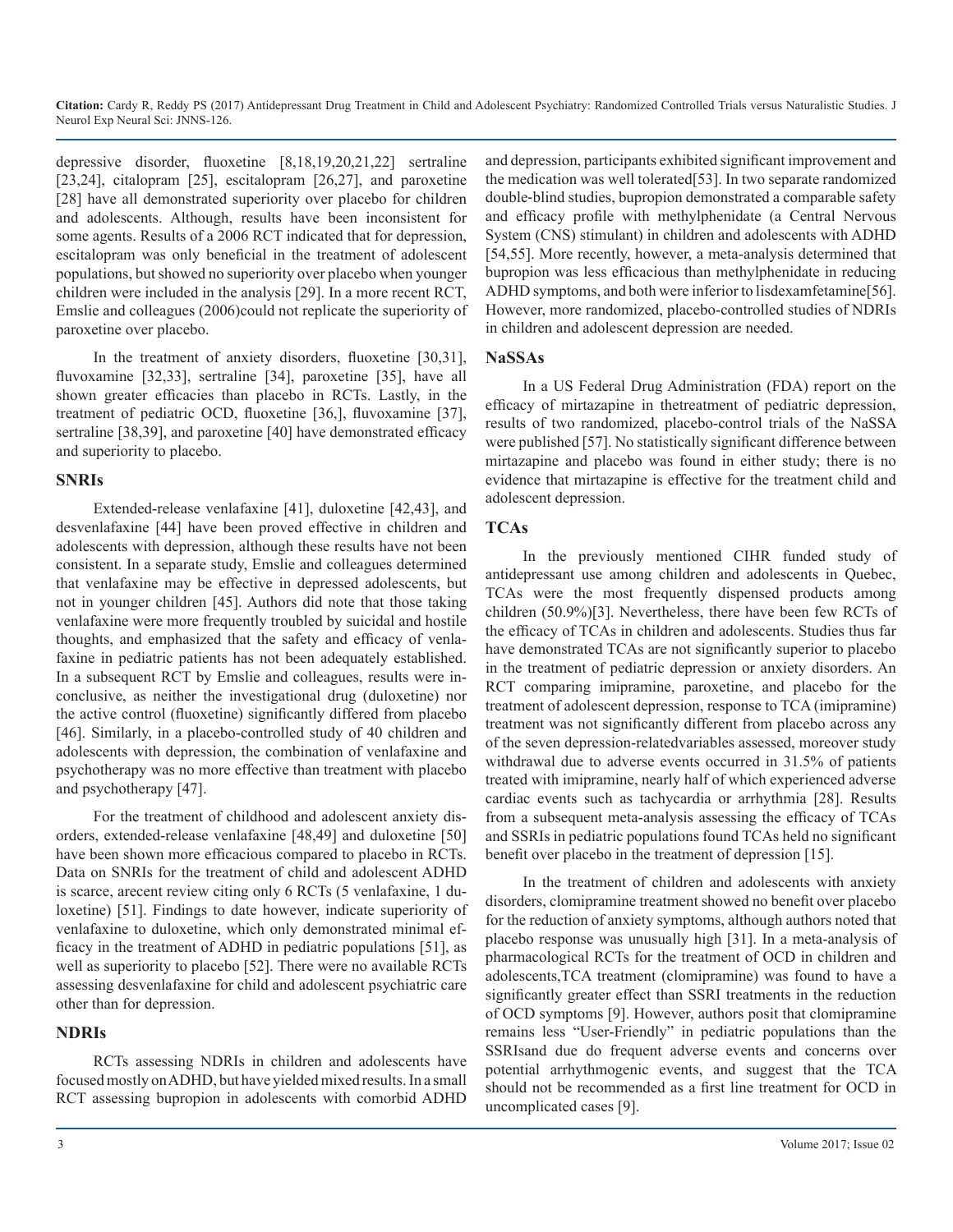However, in a review of 6 RCTs for the treatment of ADHD in pediatric populations, TCAs (desipramine, clomipramine, and nortriptyline) outperformed placebo in the reduction of core ADHD symptom severity and there were no serious adverse events reported in any of the included trials[58]. However, Otasowie and colleagues stipulate that the effect of desipramine on the cardiovascular system remains an important clinical concern and therefore evidence supporting the clinical use of desipramine for the treatment of ADHD in pediatric populations is low. Of interest, in the first randomized controlled trial of amitriptyline versus gabapentin for pediatric neuropathic pain, both medications proved similarly effective for decreasing pain scores and improving sleep with no difference in adverse events reported [59].

#### **MAOIs**

There are few recent RCT of MAOIs in the treatment of child and adolescent psychiatric disorders. In one of the earliest studies of antidepressant drug treatment for child and adolescent depression, a double-blind cross-over trial showed that MAOI phenelzine and chlordiazepoxide (a benzodiazepine) were superior to phenobarbitone (a barbiturate) and a placebo [60]. However, in a recent multisite, randomized, variable dose study to evaluate a Selegiline Transdermal System (STS) for treatment of depression in pediatric patients, neither selegiline nor placebo was found to be statistically superior [61].

There is literature regarding small RCTs that suggest MAOIs may be safe and effective for ADHD in children and adolescents. Two studies comparing MAOI selegiline to methylphenidate for treatment of ADHD found no significant differences between the two medications, and that selegiline was well tolerated [62,63]. When compared to placebo in a double-blind crossover study of pediatric ADHD and comorbid Tourette's syndrome, post hoc analyses revealed a substantial effect by selegiline in the group that received the active drug first in the crossover condition [64]. More recently, authors of a placebo-controlled RCT found that while selegiline did not specifically reduce symptoms of impulsivity, it was not associated with negative side effects, and may be a preferred treatment for individuals who present with the primarily inattentive subtype of ADHD[65]. Conversely, in a double-blind cross-over study, an alternate MAOI, tranylcypromine, was efficaciously indistinguishable from dextroamphetamine (a CNS stimulant) in the treatment of child and adolescent ADHD [66].

#### **RCTs versus Naturalistic Studies**

The "Gold Standard" of evidence-based medical research is the double-blind, randomized, placebo-controlled study [67]. Participants either receive the intervention, substance or treatment in question, or no treatment or placebo, and neither researcher nor volunteer knows who belongs to which group. The defining feature of RCTs is the random assignment of participants to these conditions, and it is regarded as indispensable to ensure the observed effects can be attributed exclusively to the applied therapy [68]. RCTs are therefore intended to rule out bias and provide explicit evidence of a treatments efficacy [67]. The main controversy of RCTs is the concern over the external validity of RCTs: whether the results of RCTs are representative of clinical practice [68]. The strict control inherent in RCTs gives rise to idealized conditions, promoting the study of isolated disorders and restricted symptomology that rarely exists in real world clinical practice. How germane the results of RCTs are to everyday practice cannot be assessed without measurements of outcomes in the field [16].

In juxtaposition to RCTs, naturalistic studies are carried out under the natural conditions of clinical practice. Naturalistic studies are prospective "Non-Interventional" observational studies of phenomena or retrospective analyses of existing data from previously conducted studies, such as follow-up studies of previously treated participants or chart review data [69]. Naturalistic studies of antidepressants have been employed to study a broader range of clinically afflicted participants. Most RCTs have strict inclusion and exclusion criteriathat limit participation based on comorbidities, illness severity, or medication history. Naturalistic studies, however, study antidepressant agents in the "Real World" treatment of disorders without excluding patients suffering from suicidal ideation or behaviour or any co-morbidities, which so often occur in naturalistic samples. In this respect, naturalistic studies can provide more generalizable results in comparison to RCT efficacy trials [8]. Therefore, RCTs and naturalistic studies serve different purposes and provide answers to different domains of research questions. Helmchen (2011) [69] reasons that naturalistic studies could be appreciated in conjunction with RCTs, as they can provide additional valuable knowledge to compliment the results of RCTs. Naturalistic studies provide the opportunity to observe clinician prescribing behaviours, undesirable medication effects and adherence under real world conditions, and the realistic course of treatment [69]. Long term naturalistic prospective studies in pediatric patients represent an important source of information for routine care regarding the effectiveness, safety, and tolerability of treatment over extended periods under routine clinical conditions [16].

### **Naturalistic Studies of Antidepressant Drug Treatment in Children and Adolescents**

#### **SSRIs**

In an open, naturalistic study of 211 children and adolescents in Sweden, SSRIs were found to be the most prescribed antidepressant drug treatment, sertraline being the most common (67% of SSRIs). The indication for which antidepressant treatment is most commonly prescribed in the pediatric population was depression (69%), OCD second (14%), anxiety disorders (11%), dysthymic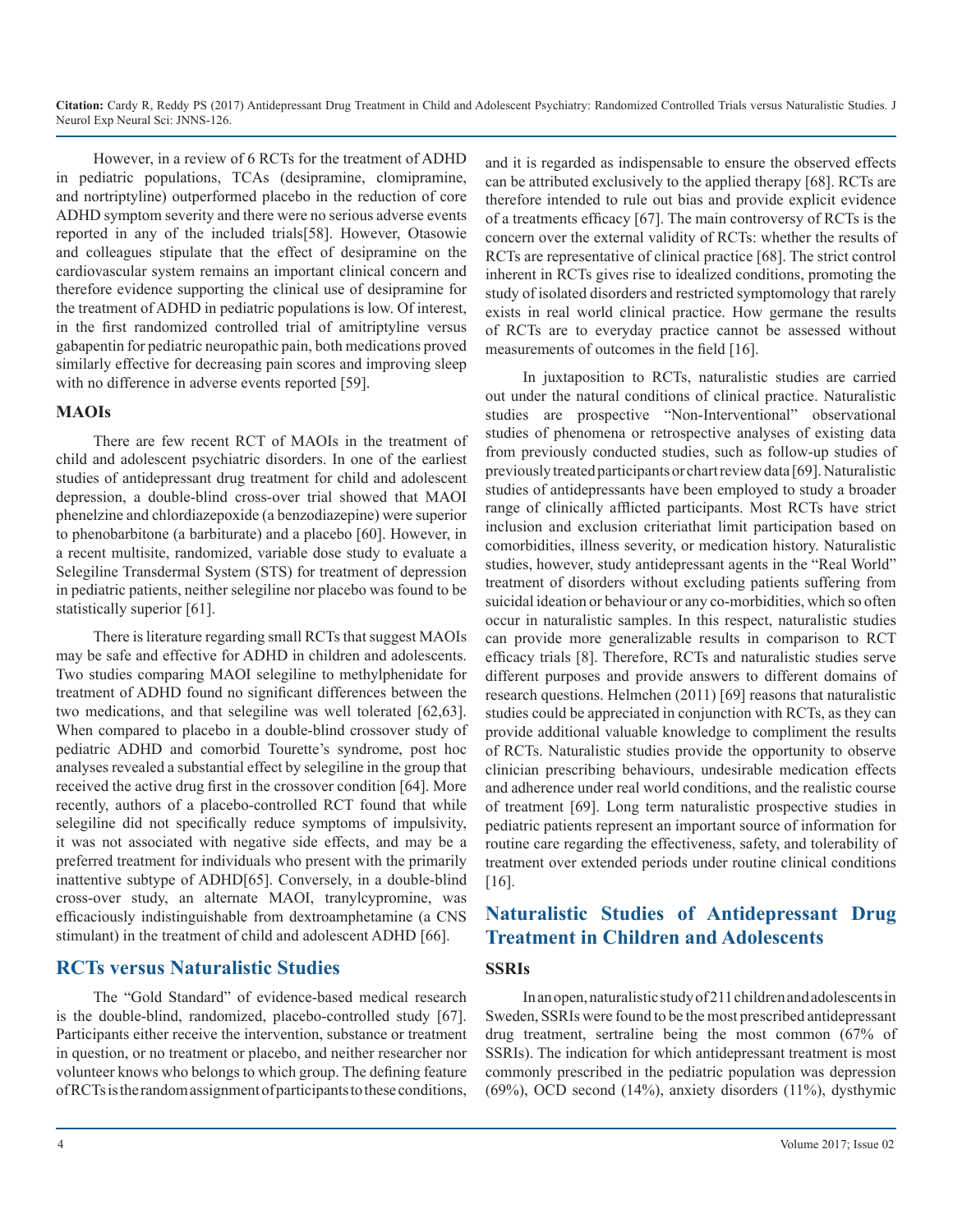disorder (2%) and eating disorder (1%; [11]. A similar perspiration pattern was found in a study of antidepressant tolerability in anxious and depressed youth at high risk for bipolar disorder. SSRIs were also the most had been prescribed for 66% of these youths, 38% had taken bupropion, and 5% duloxetine [70]. 57% of these high risk youth had an adverse reaction to antidepressant treatment that led to discontinuation, the most common cause being increased irritability, followed by aggression. Younger patients were more likely to experience antidepressant-induced adverse events and the authors observed trends toward higher irritability and motor hyperactivity in patients who subsequently developed adverse events with antidepressant treatment [70].

The most widely 'real world' studied SSRI in pediatric psychiatric populations is fluoxetine. In a naturalistic 1-year followup study of 87 children and adolescents who had participated in an 8-week RCT of fluoxetine for depression conducted by Emslie and colleagues (1998)[19], symptom response to fluoxetine was superior to placebo. Of those treated with fluoxetine, 81% recovered within 12 months with an average time to recovery of over 2 months (69.4 days) and for those with recurrence, occurring at average 6 months (176.6 days) following recovery [19]. Similarly, in a naturalistic study on the efficacy and safety of fluoxetine in young patients (11-23 years), patients showed improvement in their symptomology over time, including suicidality, and adverse events of the naturalistic study were lower when compared to controlled trials [71]. In another naturalistic 1-year follow-up study, results showed that when combined with Cognitive Behavioural Therapy (CBT), fluoxetine treatment reaches maximum benefit earlier (18 weeks) than either treatment alone (30 weeks for fluoxetine, 36 weeks for CBT), and that 9 months of treatment was superior to 12 weeks irrespective of treatment arm [72]. These results confirm those of a previous naturalistic study on combined fluoxetine and psychosocial therapy [73]. Most recently, fluoxetine was determined effective for the acute treatment of social anxiety disorder in children and adolescents, and it well tolerated except for mild and transient headaches and gastrointestinal side effects. Very few (5%) of the patients discontinued the fluoxetine because of side effects (increase in irritability) [74].

In another study on relation between dosage, serum concentration, and clinical outcome in children and adolescents treated with sertraline, no significant association between the serum concentration and the reported therapeutic response or the occurrence of side effects, however there was a trend that side effects occurred more frequently and with greater severity in adolescents than in children [75]. In a naturalistic study examining the effectiveness and safety of paroxetine for children and adolescents with panic disorder, the SSRI was well tolerated and effective for 83% of patients and there were no treatment interruptions due to side effects[76], replicating the results of Wagner and colleagues' RCT (77.6% response rate; 2004)[25]. However, in

a naturalistic study assessing the long-term treatment of panic disorder with clonazepam (a benzodiazepine) or paroxetine, there was a significant advantage with clonazepam over paroxetine with respect to the frequency and nature of adverse events [77]. In an analysis of 23 cases of pediatric obsessive compulsive disorder treated with citalopram, over 75% showed a marked or moderate improvement in OCD symptoms [78], a response rate higher than those reported in RCTs (56.1%) [79], and any adverse effects were minor and transient.

#### **SNRIs**

There were no available naturalistic studies assessing SNRIs in child and adolescent psychiatry.

#### **NDRIs**

There were no available naturalistic studies assessing NDRIs in child and adolescent psychiatry.

#### **NaSSAs**

There were no available naturalistic studies assessing NaSSAs in child and adolescent depression. One naturalistic study of mirtazapine in pediatric populations was found for the treatment of associated symptoms of autism and other Pervasive Developmental Disorders (PDDs). Overall, mirtazapine was well tolerated but showed only modest effectiveness (34.6%) for treating the associated symptoms of autistic disorder and other PDDs [80]. The minimal adverse events reported consisted of increased appetite, irritability, and transient sedation.

#### **TCAs**

The only naturalistic study on TCAs in child and adolescent psychiatry focused on the predictability and stability of desipramine concentrations in pediatric samples. Authors found wide betweenpatient variability in serum desipramine levels at the same dose, however future within-subject blood levels were highly predictable by knowing current levels, current dose, and the future dose[81]. No naturalistic studies were available for the efficacy and safety of other TCA agents in child and adolescent psychiatry.

#### **MAOIs**

There were no available naturalistic studies assessing MAOIs in child and adolescent psychiatry.

#### **Discussion**

To date, greater focus has been paid to the methodological and ethical considerations of RCTs than on naturalistic studies [67,69,82]. Helmchem  $(2011)[69]$  purposes this is because RCTs are interventional in nature and pose greater potential somatic and psychosomatic risks, whereas naturalistic studies are observational with an analytic focus. Generally, naturalistic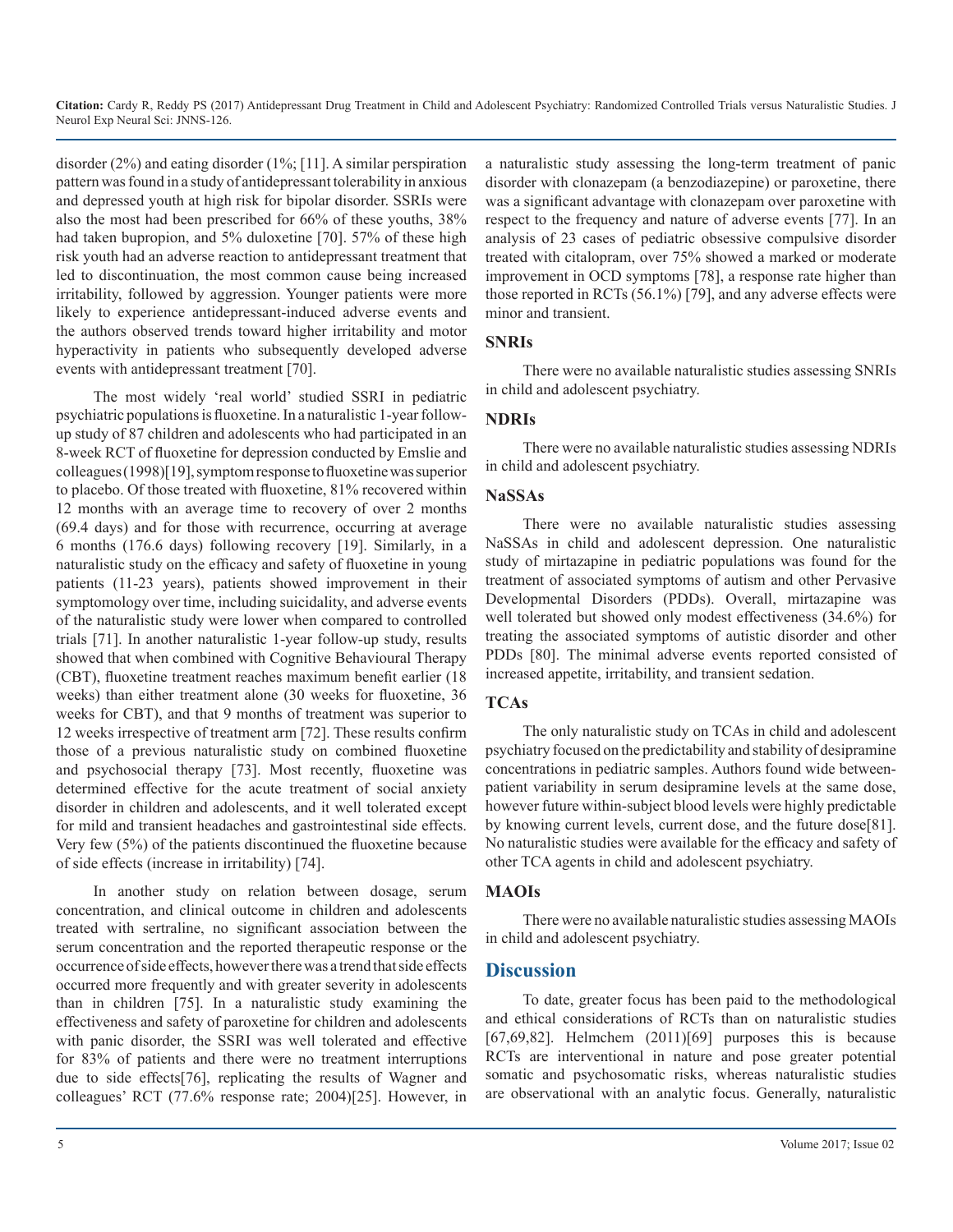trials pose no individual benefit to the participant, and therefore are assumed to have fewer or no risks[69].It is important to appreciate, however, that in all classes of scientific study there are inherent risks, no matter how salient. The major methodological and ethical considerations of naturalistic studies are the method and content of informed consent, psychological burdens of questionnaires and/or interviews, psychological consequences of the observational procedures, and the confidentiality of recorded data. Two additional areas of great concern in naturalistic studies are the potential of stigmatization by case selection and dealing with incidental findings.

Most patients in naturalistic settings are not pharmacologically naïve and do not remain on the same antidepressant dosage for the duration of treatment, which may result in cross-tolerance or change side-effect reporting [83]. Therefore, while RCTs may be criticized over their external validity, a main argument against naturalistic studies regards threats to internal validity. However, according to Leichsenring (2004)that is, the structuralistic view of theories, the author shows that randomized controlled studies (RCTs [84], RCTs and naturalistic studies do not differ in their internal or external validity. The author purposes that in RCTs, laboratory hypotheses and laboratory modifications of therapy are tested, whereas in naturalistic studies, field hypotheses and field therapies are tested (2004). As such, RCTs should not be considered to provide a higher level of evidence than naturalistic studies, but rather that each domain of research provides the necessary evidence for their domain of application. Nevertheless, the use of additional design elements can help minimize possible threats to internal validity of naturalistic studies. According to both Leichsenring (2004) and Helmchen (2011) [69,84], a highlevel prospective naturalistic study should use systematic and standardized observations at multiple time points and a schedule for data analysis determined prior to commencement. In addition, non-random comparison groups, matching or stratifying of groups, use of reliable and valid diagnostic procedures and outcome measures, pre- and post-assessments, and follow-up studies all contribute to a scientifically sound naturalistic study [84].

#### **Conclusion**

The purpose of this report was to conduct review of antidepressant medications, their applications, and the controlled and naturalistic assessment to date in pediatric populations, in order to effectively inform a proposal for a realistic and comprehensive prospective naturalistic study of antidepressant medication in child and adolescent psychiatry. Antidepressant agents have successfully been applied in the treatment of many pediatric psychiatric disorders, such as depression, anxiety disorders, OCD, and ADHD, as demonstrated by RCTs. Of which the most evidence has been gathered on the antidepressant class SSRIs. However, there is little

knowledge of the effectiveness of antidepressant treatments in pediatric psychiatry services in naturalistic "Real World" settings [11,85]. Given the wide-ranging application of antidepressants in everyday care, the efficacy rates in clinical trials may not be replicated in clinical practice. Therefore, it is imperative to conduct effectiveness studies of antidepressants in treatment-as-usual for children and adolescents, to complement RCTs. Further naturalistic studies are necessary to ensure that children are not exposed to unnecessary risk, and to determine the most appropriate agents and doses in children of different ages with different diagnoses [11]. Although there are inherent limitations of naturalistic studies, a number of strategies have been highlighted to bolster internal validity, such as non-random comparison groups and stratifying of groups. Given the paucity of naturalistic studies in diagnostically heterogeneous pediatric populations, the results of studies of this kind will help us better understand the efficacy, tolerability, and safety of antidepressant agents in children and adolescents.

#### **References**

- Meng X, Darcy C, Tempier R (2014) Long-term trend in pediatric antidepressant use1983-2007 A population-based study. Canadian [Journal of Psychiatry59: 89-97.](https://www.ncbi.nlm.nih.gov/pubmed/24881127)
- 2. [Sparks JA, Duncan BL \(2013\) Outside the black box: Re-assessing](https://www.ncbi.nlm.nih.gov/pubmed/23970915)  pediatric antidepressant prescription. Journal of the Canadian [Academy of Child and Adolescent Psychiatry 22: 240-246.](https://www.ncbi.nlm.nih.gov/pubmed/23970915)
- 3. [Tournier M, Greenfield B, Galbaud du FG, Ducruet T, Zito JM, et](http://www.psy-journal.com/article/S0165-1781(10)00313-6/fulltext) al. (2010) Patterns of antidepressant use in Quebec children and [adolescents: Trends and predictors. Psychiatry Research, 179: 57-63.](http://www.psy-journal.com/article/S0165-1781(10)00313-6/fulltext)
- 4. Taurines R, Warnke A, Greenhill L, Gerlach M (2014) Antidepressants. In Psychiatric drugs in children and adolescents: Basic pharmacology and practical applications :83-155.
- 5. [Weller EB, Weller RA, Davis GP \(2000\) Use of venlafaxine in children](https://www.ncbi.nlm.nih.gov/pubmed/11098420)  and adolescents: A review of current literature. Depression and [Anxiety12: 85-89](https://www.ncbi.nlm.nih.gov/pubmed/11098420).
- 6. [CAMH \(2012\) Antidepressant Medication.](http://www.camh.ca/en/hospital/health_information/a_z_mental_health_and_addiction_information/antidepressant_medication/Pages/antidepressant_medication.aspx)
- 7. [Henry A, Kisicki MD,Varley C \(2012\) Efficacy and safety of](https://www.nature.com/mp/journal/v17/n12/full/mp2011150a.html) antidepressant drug treatment in children and adolescents. Molecular [Psychiatry 17: 1186-1193.](https://www.nature.com/mp/journal/v17/n12/full/mp2011150a.html)
- 8. [Adegbite-Adeniyi C, Gron B, Rowles BM, Demeter CA, Findling RL](http://www.tandfonline.com/doi/full/10.1517/14656566.2012.726613)  (2012) An update on antidepressant use and suicidality in pediatric [depression. Expert Opin. Pharmacother 13: 2119-2130.](http://www.tandfonline.com/doi/full/10.1517/14656566.2012.726613)
- 9. [Geller DA, Wagner KD, Emslie G, Murphy T, Carpenter DJ, and et](https://www.ncbi.nlm.nih.gov/pubmed/15502598)  al. (2004) Paroxetine treatment in children and adolescents with [obsessive-compulsive disorder: a randomized, multicenter, double](https://www.ncbi.nlm.nih.gov/pubmed/15502598)[blind, placebo-controlled trial. Journal of the American Academy of](https://www.ncbi.nlm.nih.gov/pubmed/15502598) [Child and Adolescent Psychiatry 43: 1387-1396.](https://www.ncbi.nlm.nih.gov/pubmed/15502598)
- 10. [Hoffmann F, Glaeske G, Petermann F, Bachmann CJ \(2012\) Outpatient](https://www.ncbi.nlm.nih.gov/pubmed/22639197)  treatment in German adolescents with depression: an analysis of [nationwide health insurance data. Pharmacoepidemiology and Drug](https://www.ncbi.nlm.nih.gov/pubmed/22639197)  [Safety, 21: 972-979.](https://www.ncbi.nlm.nih.gov/pubmed/22639197)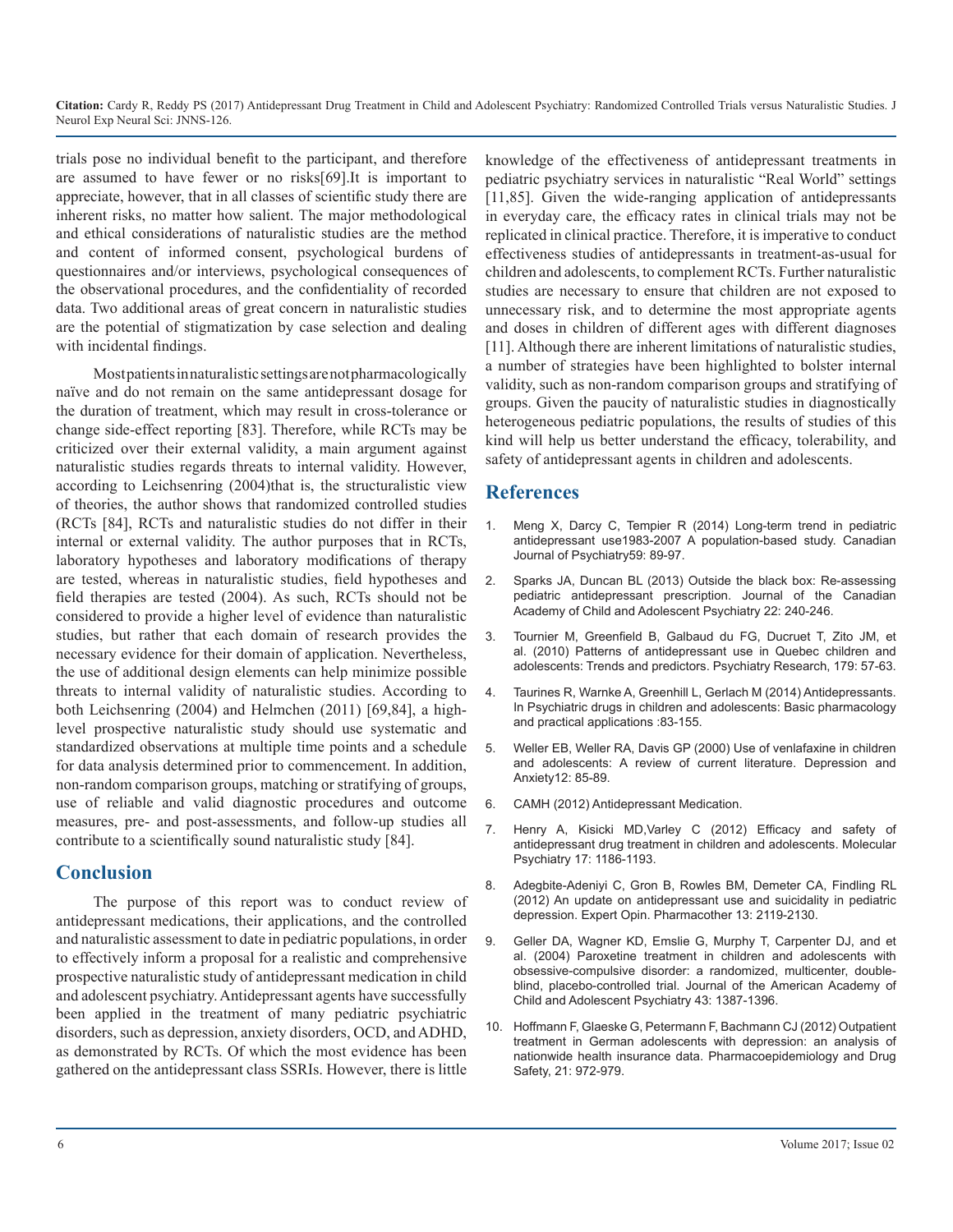- 11. [Chermá MD, Ahlner J, Bengtsson F, Gustafsson PA \(2011\)](https://www.ncbi.nlm.nih.gov/pubmed/21192151)  [Antidepressant drugs in children and adolescents: analytical and](https://www.ncbi.nlm.nih.gov/pubmed/21192151) [demographic data in a naturalistic clinical study. Journal of Clinical](https://www.ncbi.nlm.nih.gov/pubmed/21192151)  [Psychopharmacology31: 98-102.](https://www.ncbi.nlm.nih.gov/pubmed/21192151)
- 12. [Moreno C, Arango C, Parellada M, Shaffer D, Bird H \(2007\)](https://www.ncbi.nlm.nih.gov/pubmed/17302618)  [Antidepressants in child and adolescent depression: Where are the](https://www.ncbi.nlm.nih.gov/pubmed/17302618) [bugs? Acta Psychiatrica Scandinavica 115: 184-195.](https://www.ncbi.nlm.nih.gov/pubmed/17302618)
- 13. [Bridge JA, Iyengar S, Salary CB, Barbe RP, Birmaher B, et al. \(2007\)](https://www.ncbi.nlm.nih.gov/pubmed/17440145)  [Clinical response and risk for reported suicidal ideation and suicide](https://www.ncbi.nlm.nih.gov/pubmed/17440145)  [attempts in pediatric antidepressant treatment: a meta-analysis o](https://www.ncbi.nlm.nih.gov/pubmed/17440145)[f](https://www.ncbi.nlm.nih.gov/pmc/articles/PMC3779002/)  [randomized controlled trials. The Journal of the American Medical](https://www.ncbi.nlm.nih.gov/pubmed/17440145)  [Association297: 1683-1696.](https://www.ncbi.nlm.nih.gov/pubmed/17440145)
- 14. [Hammad TA, Laughren T, Racoosin J \(2006\) Suicidality in pediatric](https://www.ncbi.nlm.nih.gov/pubmed/16520440)  [patients treated with antidepressant drugs. Archives of General](https://www.ncbi.nlm.nih.gov/pubmed/16520440) [Psychiatry63: 332-339.](https://www.ncbi.nlm.nih.gov/pubmed/16520440)
- 15. [Papanikolaou K, Richardson C, Pehlivanidis A, Papadopoulou-Daifoti](https://link.springer.com/article/10.1007/s00702-005-0340-2)  [Z \(2006\) Efficacy of antidepressants in child and adolescent depression](https://link.springer.com/article/10.1007/s00702-005-0340-2)  [A meta-analytic study. Journal of Neural Transmission 113: 399-415.](https://link.springer.com/article/10.1007/s00702-005-0340-2)
- 16. [Masi G, Millepiedi S, Mucci M, Bertini N, Milantoni L, et al. \(2005\) A](https://www.ncbi.nlm.nih.gov/pubmed/15968236)  [naturalistic study of referred children and adolescents with obsessive](https://www.ncbi.nlm.nih.gov/pubmed/15968236)[compulsive disorder. Journal of the American Academy of Child and](https://www.ncbi.nlm.nih.gov/pubmed/15968236)  [Adolescent Psychiatry44: 673-681.](https://www.ncbi.nlm.nih.gov/pubmed/15968236)
- 17. [Segool NK,Carlson JS \(2008\) Efficacy of cognitive-behavioral and](https://www.ncbi.nlm.nih.gov/pubmed/17999406)  [pharmacological treatments for children with social anxiety. Depression](https://www.ncbi.nlm.nih.gov/pubmed/17999406)  [and Anxiety25: 620-631.](https://www.ncbi.nlm.nih.gov/pubmed/17999406)
- 18. [Gibbons RD, Brown CH, Hur K, Davis J,Mann JJ \(2012\) Suicidal](https://www.ncbi.nlm.nih.gov/pubmed/22309973)  [thoughts and behavior with antidepressant treatment: reanalysis of the](https://www.ncbi.nlm.nih.gov/pubmed/22309973)  [randomized placebo-controlled studies of fluoxetine and venlafaxine.](https://www.ncbi.nlm.nih.gov/pubmed/22309973)  [Archives of General Psychiatry69: 580-587.](https://www.ncbi.nlm.nih.gov/pubmed/22309973)
- 19. [Emslie GJ, Rush AJ, Weinberg WA, Kowatch RA, Carmody T, et](https://www.ncbi.nlm.nih.gov/pubmed/9592630)  [al. \(1998\) Fluoxetine in child and adolescent depression Acute and](https://www.ncbi.nlm.nih.gov/pubmed/9592630)  [maintenance treatment. Depression and Anxiety 7: 32-39.](https://www.ncbi.nlm.nih.gov/pubmed/9592630)
- 20. [Emslie GJ, Kennard BD, Mayes TL, Nightingale-Teresi J, Carmody](https://www.ncbi.nlm.nih.gov/pubmed/18281410)  [T, et al. \(2008\) Fluoxetine versus placebo in preventing relapse of](https://www.ncbi.nlm.nih.gov/pubmed/18281410)  [major depression in children and adolescents. American Journal of](https://www.ncbi.nlm.nih.gov/pubmed/18281410)  [Psychiatry 165: 459-467.](https://www.ncbi.nlm.nih.gov/pubmed/18281410)
- 21. [Emslie GJ, Rush J, Weinberg WA, Kowatch RA, Hughes CW, et](https://www.ncbi.nlm.nih.gov/pubmed/9366660)  [al. \(1997\) A double-blind, randomized, placebo-controlled trial of](https://www.ncbi.nlm.nih.gov/pubmed/9366660) [fluoxetine in children and adolescents with depression. Archives of](https://www.ncbi.nlm.nih.gov/pubmed/9366660)  [General Psychiatry 54: 1031-1037.](https://www.ncbi.nlm.nih.gov/pubmed/9366660)
- 22. [Emslie GJ, Heiligenstein JH, Wagner KD, Hoog SL, Ernest DE, et al.](https://www.ncbi.nlm.nih.gov/pubmed/12364842) [\(2002\) Fluoxetine for acute treatment of depression in children and](https://www.ncbi.nlm.nih.gov/pubmed/12364842)  [adolescents a placebo-controlled, randomized clinical trial. Journal of](https://www.ncbi.nlm.nih.gov/pubmed/12364842)  [the American Academy of Child and Adolescent Psychiatry 41: 1205-](https://www.ncbi.nlm.nih.gov/pubmed/12364842) [1215.](https://www.ncbi.nlm.nih.gov/pubmed/12364842)
- 23. [Compton SN, Peris TS, Almirall D, Birmaher B, Sherrill J, et al. \(2014\)](https://www.ncbi.nlm.nih.gov/pubmed/24417601)  [Predictors and moderators of treatment response in childhood anxiety](https://www.ncbi.nlm.nih.gov/pubmed/24417601)  [disorders: results from the CAMS trial. Journal of Consulting and](https://www.ncbi.nlm.nih.gov/pubmed/24417601)  [Clinical Psychology 82: 212-224.](https://www.ncbi.nlm.nih.gov/pubmed/24417601)
- 24. [Wagner KD, Ambrosini P, Rynn M, Wohlberg C , Yang R, et al. \(2003\)](https://www.ncbi.nlm.nih.gov/pubmed/12941675)  [Efficacy of sertraline in the treatment of children and adolescents](https://www.ncbi.nlm.nih.gov/pubmed/12941675)  [with major depressive disorder: two randomized controlled trials. The](https://www.ncbi.nlm.nih.gov/pubmed/12941675) [Journal of the American Medical Association 290: 1033-1041.](https://www.ncbi.nlm.nih.gov/pubmed/12941675)
- 25. [Wagner KD, Robb AS, Findling RL, Jin J, Gutierrez MM, et al. \(2004\) A](https://www.ncbi.nlm.nih.gov/pubmed/15169696)  randomized, placebo-controlled trial of citalopram for the treatment of [major depression in children and adolescents. The American Journal](https://www.ncbi.nlm.nih.gov/pubmed/15169696)  [of Psychiatry 161: 1079-1083.](https://www.ncbi.nlm.nih.gov/pubmed/15169696)
- 26. [Emslie GJ, Ventura D, Korotzer A,Tourkodimitris S \(2009\) Escitalopram](https://www.ncbi.nlm.nih.gov/pubmed/19465881)  in the treatment of adolescent depression: a randomized placebo[controlled multisite trial. Journal of the American Academy of Child and](https://www.ncbi.nlm.nih.gov/pubmed/19465881)  [Adolescent Psychiatry 48: 721-729.](https://www.ncbi.nlm.nih.gov/pubmed/19465881)
- 27. [Findling RL, Robb A, Bose A \(2013\) Escitalopram in the treatment of](https://www.ncbi.nlm.nih.gov/pmc/articles/PMC3779002/)  adolescent depression: A randomized, double-blind, placebo-controlled [extension trial. Journal of Child and Adolescent Psychopharmacology](https://www.ncbi.nlm.nih.gov/pmc/articles/PMC3779002/)  [23: 468-480.](https://www.ncbi.nlm.nih.gov/pmc/articles/PMC3779002/)
- 28. [Keller MB, Ryan ND, Strober M, Klein RG, Kutcher, SP,et al. \(2001\)](https://www.ncbi.nlm.nih.gov/pubmed/11437014) Efficacy of paroxetine in the treatment of adolescent major depression: [a randomized, controlled trial. Journal of the American Academy of](https://www.ncbi.nlm.nih.gov/pubmed/11437014)  [Child and Adolescent Psychiatry 40: 762-772.](https://www.ncbi.nlm.nih.gov/pubmed/11437014)
- 29. [Wagner KD, Jonas J, Findling RL, Ventura D, Saikali K \(2006\) A](https://www.ncbi.nlm.nih.gov/pubmed/16540812) [Double-Blind, Randomized, Placebo-Controlled Trial of Escitalopram](https://www.ncbi.nlm.nih.gov/pubmed/16540812)  [in the Treatment of Pediatric Depression. Journal of the American](https://www.ncbi.nlm.nih.gov/pubmed/16540812)  [Academy of Child & Adolescent Psychiatry 45: 280-288.](https://www.ncbi.nlm.nih.gov/pubmed/16540812)
- 30. [Birmaher B, Axelson DA, Monk K, Kalas C, Clark DB, et al. \(2003\)](https://www.ncbi.nlm.nih.gov/pubmed/12649628)  [Fluoxetine for the treatment of childhood anxiety disorders. Journal of](https://www.ncbi.nlm.nih.gov/pubmed/12649628)  [the American Academy of Child and Adolescent Psychiatry 42: 415-423.](https://www.ncbi.nlm.nih.gov/pubmed/12649628)
- 31. [Da Costa CZG, De Morais R, Zanetta DMT, Turkiewicz G, Neto FL, et](https://www.ncbi.nlm.nih.gov/pubmed/24350814)  [al. \(2013\) Comparison Among Clomipramine, Fluoxetine, and Placebo](https://www.ncbi.nlm.nih.gov/pubmed/24350814)  [for the Treatment of Anxiety Disorders in Children and Adolescents.](https://www.ncbi.nlm.nih.gov/pubmed/24350814) [Journal of Child and Adolescent Psychopharmacology 23: 687-692.](https://www.ncbi.nlm.nih.gov/pubmed/24350814)
- 32. Pine S, Greenhill L, Klein R, Davies M, Sweeney M, et al. (2001) Fluvoxamine for the treatment of anxiety disorders in children and adolescents. The Research Unit on Pediatric Psychopharmacology Anxiety Study Group. The New England Journal of Medicine 344: 1279-1285.
- 33. Walkup JT, Labellarte MJ, Riddle MA, Pine DS, Greenhill L, et al. (2001) Fluvoxamine for the treatment of anxiety disorders in children and adolescents. New England Journal of Medicine 344: 1279-1285.
- 34. [Rynn MA, Siqueland L, Rickels K \(2001\) Placebo-controlled trial of](https://www.ncbi.nlm.nih.gov/pubmed/11729017)  [sertraline in the treatment of children with generalized anxiety disorder.](https://www.ncbi.nlm.nih.gov/pubmed/11729017) [The American Journal of Psychiatry 158: 2008-2014.](https://www.ncbi.nlm.nih.gov/pubmed/11729017)
- 35. [Wagner KD, Berard R, Stein MB, Wetherhold E, Carpenter DJ, et al.](https://www.ncbi.nlm.nih.gov/pubmed/15520363) [\(2004\) A multicenterrandomized double-blind placebo-controlled trial](https://www.ncbi.nlm.nih.gov/pubmed/15520363)  [of paroxetine in children and adolescents with social anxiety disorder.](https://www.ncbi.nlm.nih.gov/pubmed/15520363) [Archives of General Psychiatry 61: 1153-1162.](https://www.ncbi.nlm.nih.gov/pubmed/15520363)
- 36. [Geller DA, Hoog SL, Heiligenstein JH, Ricardi RK, Tamura R, et al.](https://www.ncbi.nlm.nih.gov/pubmed/11437015) [\(2001\) Fluoxetine treatment for obsessive-compulsive disorder in](https://www.ncbi.nlm.nih.gov/pubmed/11437015) [children and adolescents a placebo-controlled clinical trial. Journal of](https://www.ncbi.nlm.nih.gov/pubmed/11437015) [the American Academy of Child and Adolescent Psychiatry 40: 773-779.](https://www.ncbi.nlm.nih.gov/pubmed/11437015)
- 37. [Riddle MA, Reeve EA, Yaryura-Tobias JA, Yang HM, Claghorn JL, et](https://www.ncbi.nlm.nih.gov/pubmed/11211371)  [al. \(2001\) Fluvoxamine for children and adolescents with obsessive](https://www.ncbi.nlm.nih.gov/pubmed/11211371)[compulsive disorder a randomized controlled multicenter trial. Journal](https://www.ncbi.nlm.nih.gov/pubmed/11211371) [of the American Academy of Child and Adolescent Psychiatry 40: 222-](https://www.ncbi.nlm.nih.gov/pubmed/11211371) [229.](https://www.ncbi.nlm.nih.gov/pubmed/11211371)
- 38. [Cook EH, Wagner KD, March JS, Biederman J, Landau P, et al. \(2001\)](https://www.ncbi.nlm.nih.gov/pubmed/11589530)  [Long-term sertraline treatment of children and adolescents with](https://www.ncbi.nlm.nih.gov/pubmed/11589530)  [obsessive-compulsive disorder. Journal of the American Academy of](https://www.ncbi.nlm.nih.gov/pubmed/11589530)  [Child and Adolescent Psychiatry40: 1175-1181.](https://www.ncbi.nlm.nih.gov/pubmed/11589530)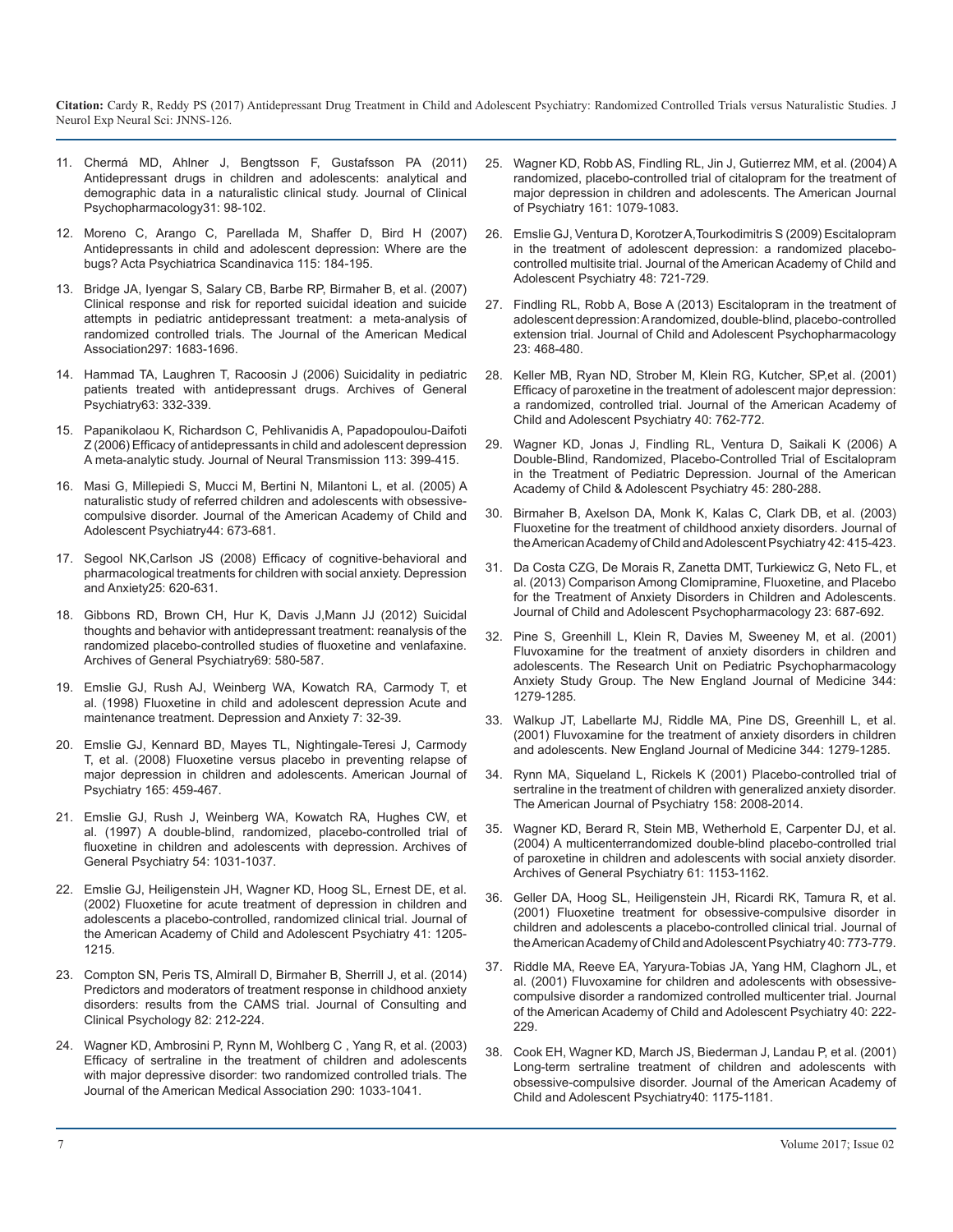- 39. [March JS, Biederman J, Wolkow R, Safferman A, Mardekian J, et](https://www.ncbi.nlm.nih.gov/pubmed/9842950)  al. (1998) Sertraline in children and adolescents with obsessive[compulsive disorder: a multicenter randomized controlled trial. The](https://www.ncbi.nlm.nih.gov/pubmed/9842950) [Journal of the American Medical Association 280: 1752-1756.](https://www.ncbi.nlm.nih.gov/pubmed/9842950)
- 40. [Geller DA, Biederman J, Stewart SE, Mullin B, Martin A, et al. \(2003\)](https://www.ncbi.nlm.nih.gov/pubmed/14594734)  Which SSRI? A meta-analysis of pharmacotherapy trials in pediatric [obsessive-compulsive disorder. American Journal of Psychiatry 160:](https://www.ncbi.nlm.nih.gov/pubmed/14594734)  [1919-1928.](https://www.ncbi.nlm.nih.gov/pubmed/14594734)
- 41. [Emslie GJ, Yeung PP, Kunz N \(2007\) Long-term, open-label venlafaxine](https://www.ncbi.nlm.nih.gov/pubmed/17329983)  extended-release treatment in children and adolescents with major [depressive disorder. CNS Spectrums12: 223-233.](https://www.ncbi.nlm.nih.gov/pubmed/17329983)
- 42. [Desarkar P, Das A, Sinha VK \(2006\) Duloxetine for childhood](https://link.springer.com/article/10.1007/s00787-006-0553-4)  depression with pain and dissociative symptoms. European Child and [Adolescent Psychiatry 15: 496-499.](https://link.springer.com/article/10.1007/s00787-006-0553-4)
- 43. [Prakash A, Lobo E, KratochvilCJ, Tamura RN, Pangallo BA,et](https://www.ncbi.nlm.nih.gov/pubmed/22251023)  al. (2012) An Open-Label Safety and Pharmacokinetics Study of [Duloxetine in Pediatric Patients with Major Depression. J Child Adolesc](https://www.ncbi.nlm.nih.gov/pubmed/22251023)  [Psychopharmacol 22: 48-55.](https://www.ncbi.nlm.nih.gov/pubmed/22251023)
- 44. [Findling RL, Groark J, Chiles D, Ramaker S, Yang L, et al. \(2014\)](https://www.ncbi.nlm.nih.gov/pubmed/24611442)  Safety and tolerability of desvenlafaxine in children and adolescents [with major depressive disorder. Journal of Child and Adolescent](https://www.ncbi.nlm.nih.gov/pubmed/24611442)  [Psychopharmacology 24: 201-209.](https://www.ncbi.nlm.nih.gov/pubmed/24611442)
- 45. [Emslie GJ, Findling RL, Yeung PP, Kunz NR, Li Y \(2007\) Venlafaxine](https://www.ncbi.nlm.nih.gov/pubmed/17420682)  ER for the treatment of pediatric subjects with depression: results of [two placebo-controlled trials. Journal of the American Academy of](https://www.ncbi.nlm.nih.gov/pubmed/17420682) [Child and Adolescent Psychiatry 46: 479-488.](https://www.ncbi.nlm.nih.gov/pubmed/17420682)
- 46. [Emslie GJ, Prakash A, Zhang Q, Pangallo BA, Bangs ME,et al. \(2014\)](https://www.ncbi.nlm.nih.gov/pubmed/24815533)  A double-blind efficacy and safety study of duloxetine fixed doses in [children and adolescents with major depressive disorder. Journal of](https://www.ncbi.nlm.nih.gov/pubmed/24815533)  [Child and Adolescent Psychopharmacology24: 170-179.](https://www.ncbi.nlm.nih.gov/pubmed/24815533)
- 47. [Mandoki MW, Tapia MR, Tapia MA, Sumner GS, Parker JL \(1997\)](https://www.ncbi.nlm.nih.gov/pubmed/9133767)  Venlafaxine in the treatment of children and adolescents with major [depression. Psychopharmacology Bulletin 33: 149-154.](https://www.ncbi.nlm.nih.gov/pubmed/9133767)
- 48. [March JS, Entusah AR, Rynn M, Albano AM, Tourian KA \(2007\) A](https://www.ncbi.nlm.nih.gov/pubmed/17553467)  Randomized Controlled Trial of Venlafaxine ER Versus Placebo in [Pediatric Social Anxiety Disorder. Biological Psychiatry 62: 1149-](https://www.ncbi.nlm.nih.gov/pubmed/17553467) [1154.](https://www.ncbi.nlm.nih.gov/pubmed/17553467)
- 49. [Rynn MA, Riddle MA, Yeung PP, Kunz NR \(2007\) Efficacy and safety](http://ajp.psychiatryonline.org/doi/pdf/10.1176/ajp.2007.164.2.290) of extended-release venlafaxine in the treatment of generalized [anxiety disorder in children and adolescents: two placebo-controlled](http://ajp.psychiatryonline.org/doi/pdf/10.1176/ajp.2007.164.2.290)  [trials. The American Journal of Psychiatry164: 290-300.](http://ajp.psychiatryonline.org/doi/pdf/10.1176/ajp.2007.164.2.290)
- 50. [Strawn JR, Prakash A, Zhang Q, Pangallo BA, Stroud CE, et al. \(2015\)](https://www.ncbi.nlm.nih.gov/pubmed/25791145)  A randomized, placebo-controlled study of duloxetine for the treatment [of children and adolescents with generalized anxiety disorder. Journal](https://www.ncbi.nlm.nih.gov/pubmed/25791145)  [of the American Academy of Child and Adolescent Psychiatry 54: 283-](https://www.ncbi.nlm.nih.gov/pubmed/25791145) [293.](https://www.ncbi.nlm.nih.gov/pubmed/25791145)
- 51. [Park P, Caballero J, Omidian H \(2014\) Use of Serotonin Norepinephrine](https://www.ncbi.nlm.nih.gov/pubmed/24259607)  Reuptake Inhibitors in the Treatment of Attention-Deficit Hyperactivity [Disorder in Pediatrics. Annals of Pharmacotherapy 48: 86-92.](https://www.ncbi.nlm.nih.gov/pubmed/24259607)
- 52. [Zarinara AR, Mohammadi MR, Hazrati N, Tabrizi M, Rezazadeh SA, et](file:///D:/G%20Indesign/08%20Aug/JNNS/JNNS-126/Zarinara%20AR,%20Mohammadi%20MR,%20Hazrati%20N,%20Tabrizi%20M,%20Rezazadeh%20SA,%20et%20al.%20(2010)%20Venlafaxine%20versus%20methylphenidate%20in%20pediatric%20outpatients%20with%20attention%20deficit%20hyperactivity%20disorder%20%20A%20randomized%20double-blind%20comparison%20trial.%20Human%20Psychopharmacology%2025:%20530-535.)  al. (2010) Venlafaxine versus methylphenidate in pediatric outpatients [with attention deficit hyperactivity disorderA randomized double-blind](file:///D:/G%20Indesign/08%20Aug/JNNS/JNNS-126/Zarinara%20AR,%20Mohammadi%20MR,%20Hazrati%20N,%20Tabrizi%20M,%20Rezazadeh%20SA,%20et%20al.%20(2010)%20Venlafaxine%20versus%20methylphenidate%20in%20pediatric%20outpatients%20with%20attention%20deficit%20hyperactivity%20disorder%20%20A%20randomized%20double-blind%20comparison%20trial.%20Human%20Psychopharmacology%2025:%20530-535.)  [comparison trial. Human Psychopharmacology 25: 530-535.](file:///D:/G%20Indesign/08%20Aug/JNNS/JNNS-126/Zarinara%20AR,%20Mohammadi%20MR,%20Hazrati%20N,%20Tabrizi%20M,%20Rezazadeh%20SA,%20et%20al.%20(2010)%20Venlafaxine%20versus%20methylphenidate%20in%20pediatric%20outpatients%20with%20attention%20deficit%20hyperactivity%20disorder%20%20A%20randomized%20double-blind%20comparison%20trial.%20Human%20Psychopharmacology%2025:%20530-535.)
- 53. [Daviss WB, Bentivoglio P, Racusin R, Brown KM, Bostic JQ, et al.](https://www.ncbi.nlm.nih.gov/pubmed/11288772)  [\(2001\) Bupropion sustained release in adolescents with comorbid](https://www.ncbi.nlm.nih.gov/pubmed/9842950)  [attention-deficit/hyperactivity disorder and depression. Journal of the](https://www.ncbi.nlm.nih.gov/pubmed/11288772)  [American Academy of Child and Adolescent Psychiatry 40: 307-314.](https://www.ncbi.nlm.nih.gov/pubmed/11288772)
- 54. [Jafarinia M, Mohammadi MR, Modabbernia A, Ashrafi M, Khajavi](https://www.ncbi.nlm.nih.gov/pubmed/22806822)  [D, et al. \(2012\) Bupropion versus methylphenidate in the treatment](https://www.ncbi.nlm.nih.gov/pubmed/14594734)  [of children with attention-deficit/hyperactivity disorder: randomized](https://www.ncbi.nlm.nih.gov/pubmed/22806822)  [double-blind study. Human Psychopharmacology 27: 411-418.](https://www.ncbi.nlm.nih.gov/pubmed/22806822)
- 55. [Moharreri F, Mokhber N, Samadi R, Soltanifar A \(2013\) Double-blind](http://en.journals.sid.ir/ViewPaper.aspx?ID=267528)  [randomized comparison of efficacy and side effects of bupropion](https://www.ncbi.nlm.nih.gov/pubmed/17329983)  [versus methyl phenidate for children with ADHD. European Psychiatry](http://en.journals.sid.ir/ViewPaper.aspx?ID=267528) [19:228-237.](http://en.journals.sid.ir/ViewPaper.aspx?ID=267528)
- 56. [Stuhec M, Munda B, Svab V, Locatelli I \(2015\) Comparative efficacy](https://link.springer.com/article/10.1007/s00787-006-0553-4)  and acceptability of atomoxetine, lisdexamfetamine, bupropion and [methylphenidate in treatment of attention deficit hyperactivity disorder](https://www.ncbi.nlm.nih.gov/pubmed/25813457)  [in children and adolescents: A meta-analysis with focus on bupropion.](https://www.ncbi.nlm.nih.gov/pubmed/25813457)  [Journal of Affective Disorders 178: 149-159.](https://www.ncbi.nlm.nih.gov/pubmed/25813457)
- 57. [US Food and Drug Administration \(2001\)NDAMirtazapine pediatric](https://www.fda.gov/downloads/Drugs/DevelopmentApprovalProcess/DevelopmentResources/UCM164066.pdf)  supplement 20:1-5.
- 58. [Otasowie J, Castells X , Ehimare UP, Smith CH \(2014\) Tricyclic](https://www.ncbi.nlm.nih.gov/pubmed/24611442)  antidepressants for attention deficit hyperactivity disorder (ADHD) [in children and adolescents. The Cochrane Database of Systematic](https://www.ncbi.nlm.nih.gov/pubmed/25238582)  [Reviews 9: CD006997.](https://www.ncbi.nlm.nih.gov/pubmed/25238582)
- 59. [Brown SC, Johnston BC, Amaria K, Watkins J, Campbell F, et al.](https://www.ncbi.nlm.nih.gov/pubmed/17420682)  (2016) A randomized controlled trial of amitriptyline versus gabapentin [for complex regional pain syndrome type I and neuropathic pain in](http://doi.org/10.29011/JNNS-126. 100026)  [children. Scandinavian Journal of Pain 13: 156-163 .](http://doi.org/10.29011/JNNS-126. 100026)
- 60. [Frommer EA \(1967\) Treatment of childhood depression with](https://www.ncbi.nlm.nih.gov/pubmed/24815533)  antidepressant drugs. British Medical Journal 1: 729-732.
- 61. [DelBello MP, Hochadel TJ, Portland KB, Azzaro AJ, Katic A, et](https://www.ncbi.nlm.nih.gov/pubmed/24955812)  al. (2014). A double-blind, placebo-controlled study of selegiline [transdermal system in depressed adolescents. Journal of Child and](https://www.ncbi.nlm.nih.gov/pubmed/9133767)  [Adolescent Psychopharmacology 24: 311-317.](https://www.ncbi.nlm.nih.gov/pubmed/24955812)
- 62. [Akhondzadeh S, Tavakolian R, Davari-Ashtiani R, Arabgol F, Amini](https://www.ncbi.nlm.nih.gov/pubmed/12921918)  [H\(2003\) Selegiline in the treatment of attention deficit hyperactivity](https://www.ncbi.nlm.nih.gov/pubmed/17553467)  [disorder in children: a double blind and randomized trial. Progress in](https://www.ncbi.nlm.nih.gov/pubmed/12921918)  [Neuro-Psychopharmacology & Biological Psychiatry 27: 841-845.](https://www.ncbi.nlm.nih.gov/pubmed/12921918)
- 63. [Mohammadi MR, Ghanizadeh A, Alaghband-Rad J, Tehranidoost](https://www.ncbi.nlm.nih.gov/pubmed/15650498)  [M, Mesgarpour B, et al. \(2004\) Selegiline in comparison with](http://ajp.psychiatryonline.org/doi/pdf/10.1176/ajp.2007.164.2.290)  [methylphenidate in attention deficit hyperactivity disorder children](https://www.ncbi.nlm.nih.gov/pubmed/15650498)  [and adolescents in a double-blind, randomized clinical trial. Journal of](https://www.ncbi.nlm.nih.gov/pubmed/15650498) [Child and Adolescent Psychopharmacology 14: 418-425.](https://www.ncbi.nlm.nih.gov/pubmed/15650498)
- 64. [Feigin A, Kurlan R, McDermott MP, Beach J, Dimitsopulos T, et al.](https://www.ncbi.nlm.nih.gov/pubmed/25791145)  (1996) A controlled trial of deprenyl in children with Tourette's syndrom[e](https://www.ncbi.nlm.nih.gov/pubmed/8780073)  [and attention deficit hyperactivity disorder. Neurology46: 965-968](https://www.ncbi.nlm.nih.gov/pubmed/8780073).
- 65. [Rubinstein S, Malone MA, Roberts W, Logan WJ \(2006\) Placebo](https://www.ncbi.nlm.nih.gov/pubmed/16958566)controlled study examining effects of selegiline in children with [attention-deficit/hyper activity disorder. Journal of Child and Adolescent](https://www.ncbi.nlm.nih.gov/pubmed/24259607)  [Psychopharmacology 16: 404-415.](https://www.ncbi.nlm.nih.gov/pubmed/16958566)
- 66. [Zametkin A, Rapoport JL, Murphy DL, Linnoila M, Ismond D \(1985\)](https://www.ncbi.nlm.nih.gov/pubmed/3899047)  [Treatment of hyperactive children with monoamine oxidase inhibitor.](file:///D:/G%20Indesign/08%20Aug/JNNS/JNNS-126/Zarinara%20AR,%20Mohammadi%20MR,%20Hazrati%20N,%20Tabrizi%20M,%20Rezazadeh%20SA,%20et%20al.%20(2010)%20Venlafaxine%20versus%20methylphenidate%20in%20pediatric%20outpatients%20with%20attention%20deficit%20hyperactivity%20disorder%20%20A%20randomized%20double-blind%20comparison%20trial.%20Human%20Psychopharmacology%2025:%20530-535.)  [Archives of General Psychiatry 42: 962-966.](https://www.ncbi.nlm.nih.gov/pubmed/3899047)
- 67. [Maier B , Shibles WA, Maier B, Shibles WA \(2011\)A Critique of](https://link.springer.com/chapter/10.1007%2F978-90-481-8867-3_19)